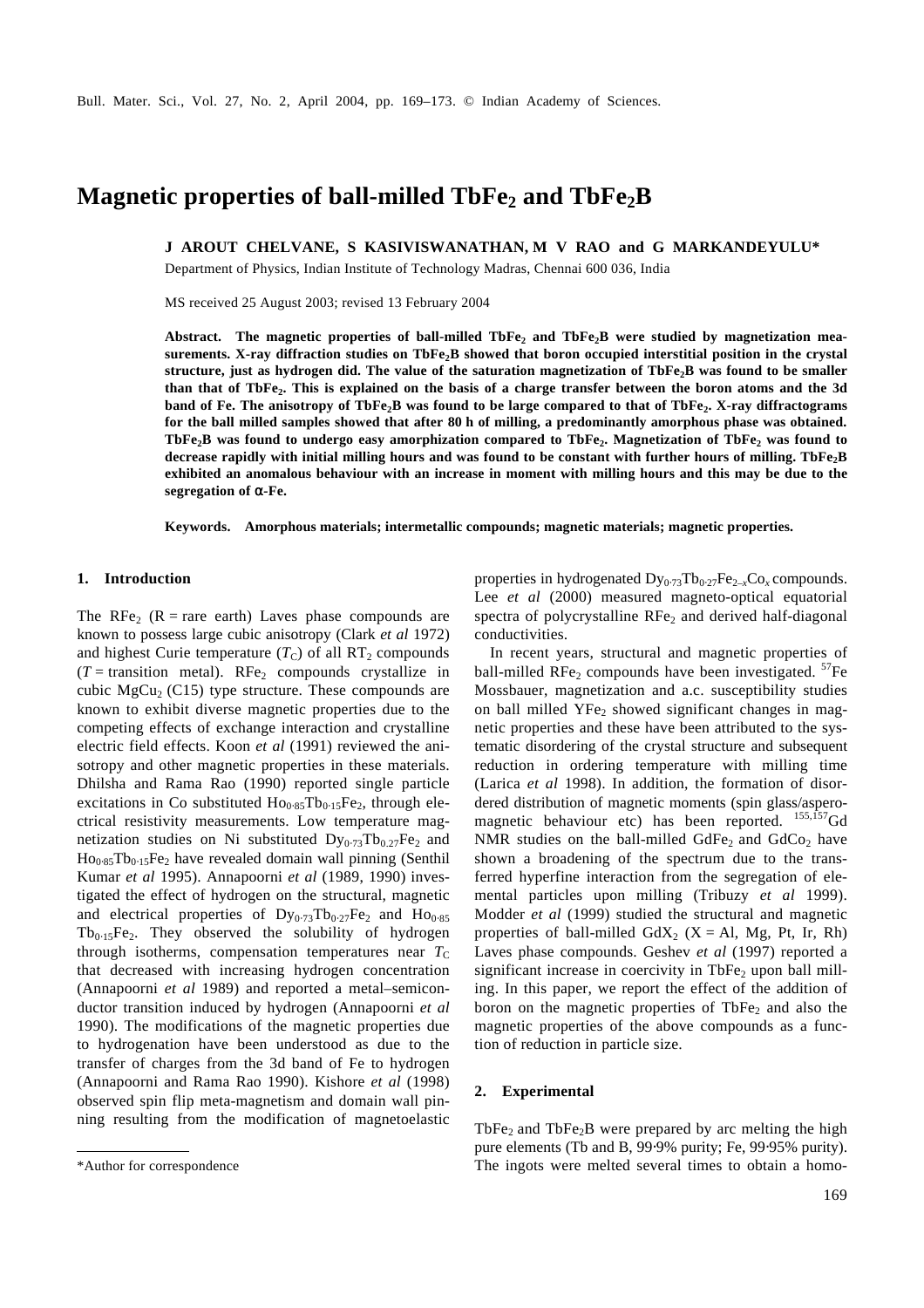geneous mixture. In all the compounds, the weight loss after melting was less than 0⋅5%. The ingots were annealed in vacuum at 950°C for 7 days and were then furnace cooled to room temperature. Powder X-ray diffraction studies were carried out on the compounds employing FeK*<sup>a</sup>* radiation for structural characterization.

Ball milling was carried out using a planetary ball mill (FRITSCH) at a speed of 300 rpm and a ball-to-powder weight ratio of 15 : 1. The milling was carried out in toluene for 80 h employing tungsten carbide balls of 10/20 mm diameter. The magnetization measurements were carried out using a PAR vibrating sample magnetometer up to a field of 10 kOe.

#### **3. Results and discussion**

Figures 1 (a) and (b) show the XRD patterns of  $\text{TbFe}_2$ and  $TbFe<sub>2</sub>B$ , respectively. Both the compounds formed in cubic Laves phase structure. The lattice parameter of TbFe<sub>2</sub> is found to be 7⋅340 Å, which is in agreement with that reported in literature.

The XRD pattern of  $TbFe<sub>2</sub>B$  indicates two sets of peaks corresponding to two lattices with  $MgCu<sub>2</sub>$  structure. These have been indexed, one corresponding to a lattice (lattice I) with a lattice parameter of 8⋅017 Å and the other set corresponding to a further expanded lattice (lattice II) with a lattice parameter of 8⋅268 Å. Ren *et al* (2002) reported that boron in  $Dy_{0.7}Pr_{0.3}(Fe_{1-x}B_x)_2$  (*x* = 0⋅1–0⋅3) occupies Fe sites, with a decrease in lattice parameter with increasing boron concentration. The effect of boron in Tb<sub>0⋅7</sub>Pr<sub>0⋅3</sub>(Fe<sub>1-x</sub>B<sub>x</sub>)<sub>2</sub> ( $x = 0.05-0.35$ ) has been studied by Ren *et al* (2001). They have shown that the lattice expands when boron occupies the interstitial sites for concentration up to  $x = 0.1$  and for further increase in boron concentration the lattice contracts due to the occupancy of boron in lattice at the Fe sites. However, in the present case of  $TbFe<sub>2</sub>B$  there is only a lattice expansion and therefore, the probability that boron occupies the interstitial sites could be more than that for the occupation at the substitutional site. This situation may be likened to the case of hydrogen occupying the interstitial sites. However, while hydrogen preferentially occupies the tetrahedral site formed by two Tb atoms and two iron atoms, boron may prefer to occupy the site formed by three iron atoms and a Tb atom. This could expand the lattice more than in the case of hydrogenated compounds. This combined with the fact that boron atom is bigger than hydrogen, might be responsible for the lattice I itself to be an expanded lattice.

Figures 2 (a) and (b) show the magnetization curves of TbFe<sub>2</sub> and TbFe<sub>2</sub>B, respectively at 12 K. Both the magnetization values did not saturate up to a field of 10 kOe. It is seen that the magnetization decreases with the introduction of B in TbFe<sub>2</sub>. In TbFe<sub>2</sub>, the Tb and Fe moments



**Figure 1.** (a) X-ray diffraction patterns of unmilled and ball milled TbFe<sub>2</sub> and (b) X-ray diffraction patterns of unmilled and ball milled TbFe2B, peaks indexed as '*a*' correspond to lattice I and those peaks indexed as '*b*' correspond to lattice II.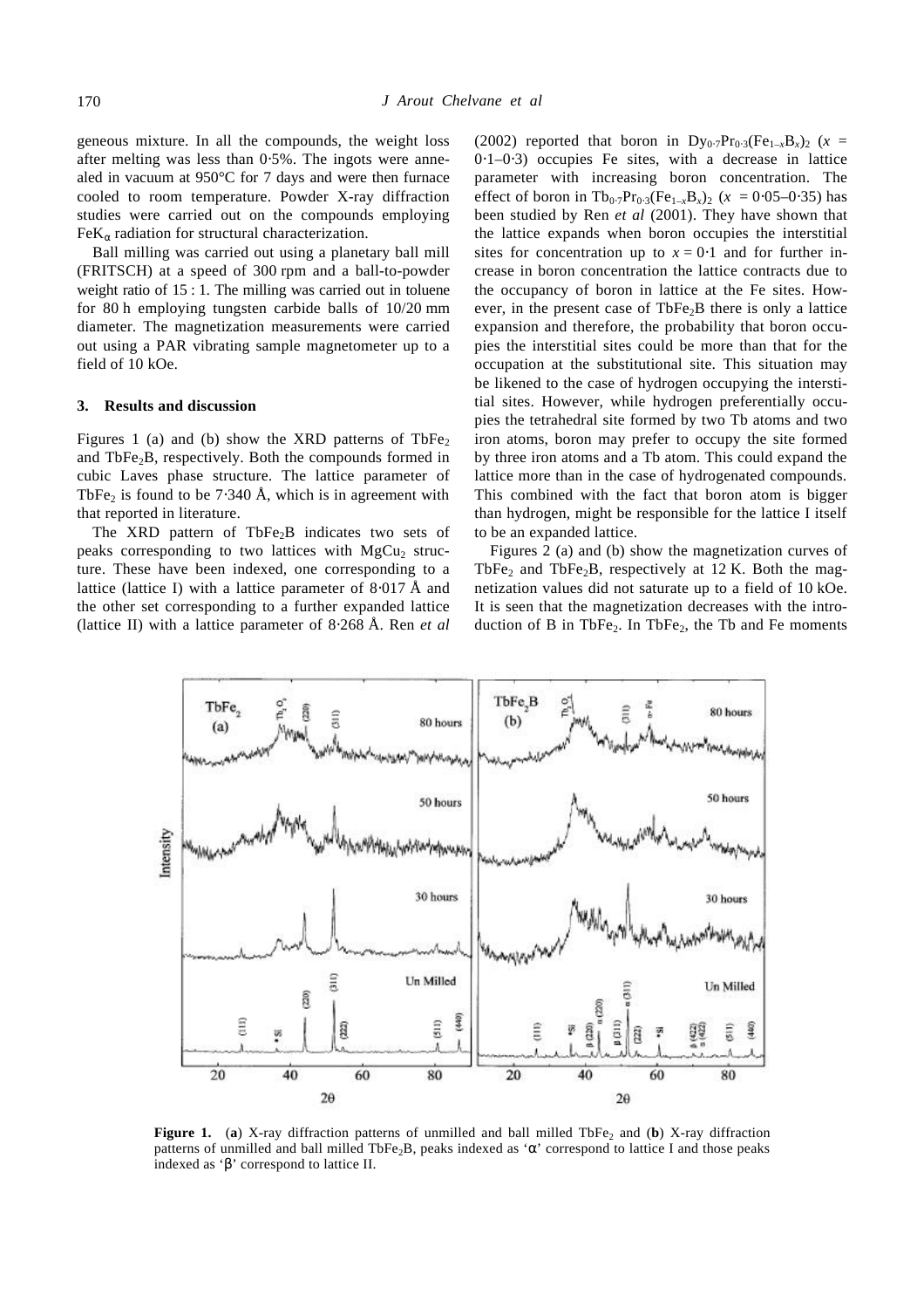are antiparallel and the net magnetic moment is dominated by the Tb moment. The magnetic moment per iron atom has been reported to be 1⋅64  $\mu_B$ . As in the case of hydrogenated compounds, the addition of boron may cause the depletion of the 3d band of Fe thereby increasing the Fe moment and hence a decrease in the net magnetic moment of the alloy. However, while hydrogen causes a fanning of the Tb moments leading to a decrease in the anisotropy, with the addition of boron, the anisotropy is seen to increase. This again, may be due to the affinity of boron for iron, causing the anisotropy of the iron sublattice to increase, adding to the anisotropy of the Tb sublattice.

The ball-milled samples of TbFe<sub>2</sub> and TbFe<sub>2</sub>B were analysed using XRD, after various milling times (figures 1 (a), (b)). The intensities of the peaks for both the compounds are seen to decrease with the increase of milling time. The XRD pattern for TbFe<sub>2</sub> taken after 80 h of milling shows a predominantly amorphous phase along with the  $MgCu<sub>2</sub>$  type crystalline phase. In fact, the development of amorphous phase is seen after 50 h of milling. In addition to the  $MgCu<sub>2</sub>$  and amorphous phases,  $Tb<sub>2</sub>O<sub>3</sub>$  phase is seen to develop. This could have been picked up from the air molecules present in the vial used for ball milling,



**Figure 2.** Magnetization curves of (**a**) TbFe<sub>2</sub> and (**b**) TbFe<sub>2</sub>B, at 12 K. at 12 K. **Figure 3.** Magnetization curves of ball milled TbFe<sub>2</sub> at 12 K.

even though the milling was carried out in toluene medium, due to the small size of the particles leading to a large effective surface area. Tang *et al* (1997), in fact, reported the formation of oxides of Dy and Tb when  $Dy_{0.7}Tb_{0.3}Fe_{1.97}$  was ball-milled in ethanol or argon medium. The XRD pattern of  $TbFe<sub>2</sub>B$  after 80 h of milling shows reflections corresponding to terbium oxide, an amorphous phase and  $a$ -Fe, in addition to the MgCu<sub>2</sub> phase. The amorphous phase in this material is seen to form after  $<$  30 h of milling, in contrast to TbFe<sub>2</sub>.

Figure 3 shows the magnetization curves at 12 K, of ball milled  $TbFe<sub>2</sub>$  at various stages of milling. The magnetization does not saturate up to a field of 1 Tesla, irrespective of the particle size. However, the magnetization at 10 kOe decreases rapidly for the material ball milled for 30 h, compared to the starting material. The magnetization is found not to change much subsequently. Inset shows the variation of magnetization at 10 kOe as a function of milling time. The decrease in the magnetic moment can be understood as follows: the Fe moments that are suppressed in the alloy, from the elemental value might have been recovered due to the localization upon reduction in the particle size. Since Fe and Tb moments are anti-parallel there is a net decrease in the magnetic moment of ball-milled TbFe<sub>2</sub>. Of course, it is assumed that the Tb moments are not affected as they are localized. In addition, the reduction in particle size causes disordering at the surfaces that may also cause a reduction in magnetization. Tang *et al* (1997) reported similar observations in Dy–Tb–Fe alloy.

The magnetization curves of TbFe<sub>2</sub>B at 12 K (figure 4) are interesting in the sense that the magnetization decreases with milling up to 30 h and subsequently increases (see inset). The decrease can be attributed to the localization of Fe moments, causing a net decrease in the magnetization due to anti-ferromagnetic ordering of Fe and Tb moments. Rhombohedral distortion in the cubic

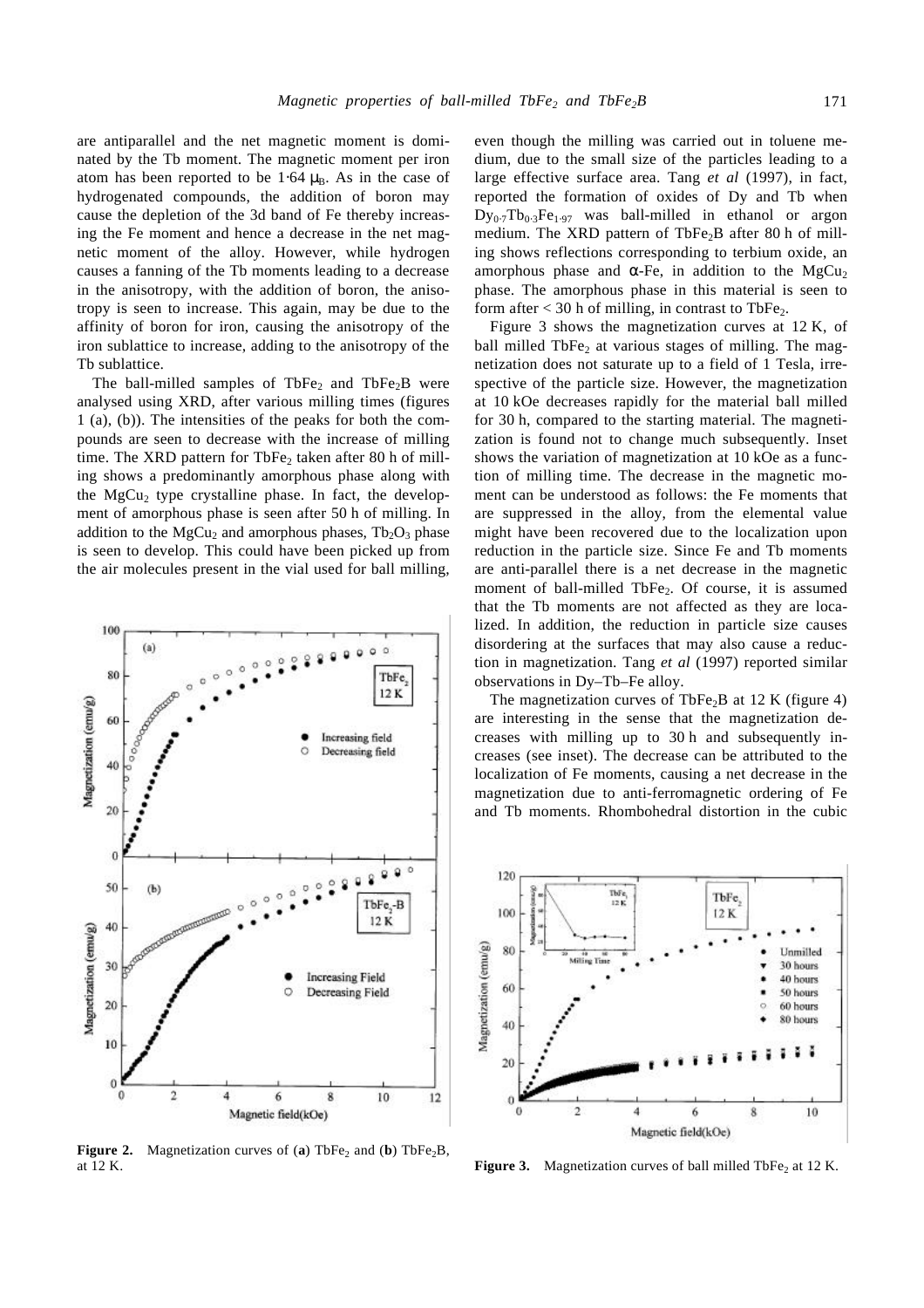

Figure 4. Magnetization curves of ball milled TbFe<sub>2</sub>B at 12 K.

Laves phase compounds due to magnetoelastic interactions has been reviewed by Clark (1980). The milling could enhance the already enhanced rhombohedral distortion due to the addition of boron. The increased distortion could in turn lead to the separation of *a*-Fe. Therefore, the increase in the magnetic moment with increasing milling time beyond 30 h could be due to the separation of *a*-Fe upon ball milling.

Figure 5 shows the magnetization curves up to a field of 2 kOe and at 12 K, of ball milled  $TbFe<sub>2</sub>B$  at various stages of milling and discontinuous increase of magnetization is seen in all the compounds. Such a phenomenon, termed as spin flip metamagnetism, is encountered in several rare earth iron intermetallic systems with pronounced localized and uniaxial anisotropy (Gignoux and Schmitt 1995). Kishore *et al* (1998) observed this phenomenon for the first time in hydrogenated  $\text{RFe}_{2-x}\text{Co}_x$ compounds. They attributed the metamagnetism as due to



Figure 5. Magnetization curves of ball milled TbFe<sub>2</sub>B at 12 K shown up to a field of 2 kOe.